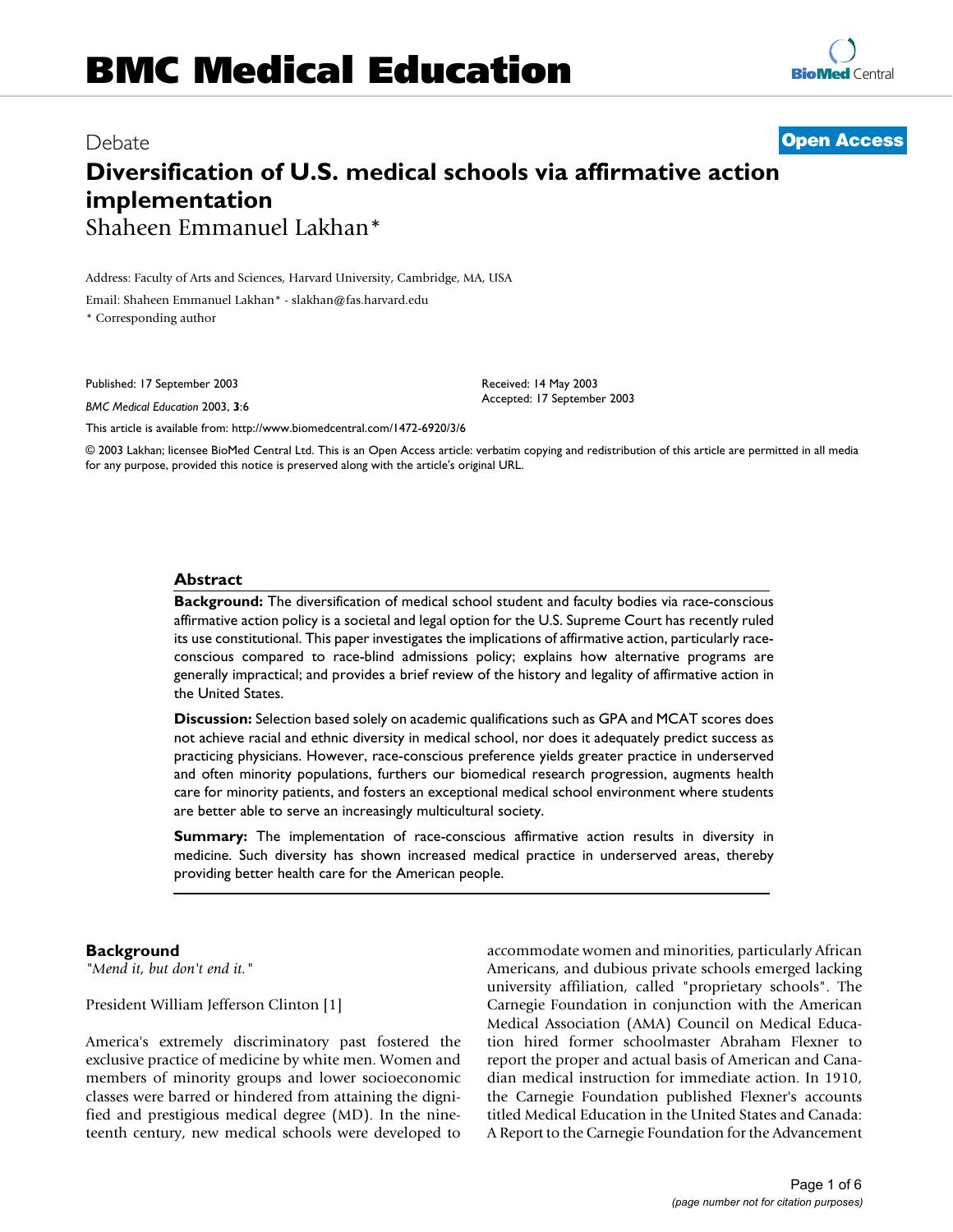of Training popularly called the Flexner Report [2]. In it, Flexner summarized in a prominent and sharp approach the 168 medical schools he visited. He called for the closure of all three medical schools that catered entirely to women. He subsequently advocated the reduction of the seven African American medical schools to two, for he felt that "medical care to the [African American] race should never be wholly left to [African American] physicians" [2]. However, he also urged for medical schooling to teach science and technology and stressed medical science application in disease treatment. This powerful report forced medical schools to convert to a more scientific structure and have university affiliation, or otherwise be disqualified from medical licensure and eventually become nonexistent. These changes added prestige to the MD degree  $|3|$ .

Only in recent times have the diversity trends dramatically changed via the implementation of affirmative action programs. Parallel to the success of affirmative action in achieving diversity in higher education [4], such programs have been under legal and moral attack, particularly against courses that attempt to diversify the cultural climate of educational institutions including medical schools. In July 2003, the Supreme Court of the United States made a momentous decision on affirmative action policy to uphold its use with the exception of quota plans [5]. The decision will have an effect on virtually every facet of American society. The consequences of this judgment will dramatically affect the progression of our esteemed medical workforce and society as a whole.

The need for diversification in medicine is fundamental to the health of the U.S. medical system. The aim of this paper is to convey the consequences of affirmative action implementation: primarily that it achieves diversity more so than race-blind policies. This paper first familiarizes you with the general medical student selection process and then in respect to affirmative action policy, both raceconscious and not. Examining alternatives to race-conscious preference in undergraduate medical school admissions, such as race-blind policies percentage plans and class-based preference, this paper reveals their associated underlying and palpable failures. Furthermore, this paper discusses how race-conscious affirmative action programs achieve diversity yielding more universal health care, in large part in underserved areas often minority occupied; sustain the progression of biomedical advancements through systemic research; bridge the language and cultural gaps that prevent individuals from seeking medical attention; and inhibit discrimination while promoting tolerance within medical student bodies. A brief legal history and analysis of affirmative action implementation is included primarily to supplement the prior information and offer an additional dimension of analysis.

# **Discussion**

# *Medical School Selection Factors*

Medical schools have the societal responsibility to select and instruct the physician workforce of the future. Since medicine is one of the greatest resources for America, this obligation inherently becomes an arduous task that involves screening medical school applicants extensively and carefully selecting candidates for admission who will serve society best. Not only is there a need to train medical students in all medical areas such as neurosurgery, internal medicine, pediatrics, oncology, and emergency medicine; but also the need for competent medical care for all citizens. The Association of American Medical Colleges (AAMC) as a representative of America's 125 medical schools has a duty to help advance these goals.

The future physician workforce is significantly dependent on the caliber of students admitted into accredited U.S. medical schools. The criterion used to select medical students generally includes academic ability, work experience, extra-curricular activities and interests, personality, motivation, and communication skills. In addition to the traditional "standard" selection factors, race must be taken into consideration to sustain a diverse student body. Such diversity will create a physician workforce more favored to practice in underserved areas and ultimately create "culturally competent" medical doctors. With raceconscious affirmative actions programs, underrepresented minority students (classified by the AAMC as African Americans, Hispanics, Native Americans, and mainland Puerto Ricans) gain preference in the admissions process to create a balanced class that shapes the future of the medical profession. (The term "underrepresented minority" recognized the historical barring of such ethnicities from entering the medical profession by deliberate discriminatory practices.)

Students cannot be selected solely on academic qualifications, for instance, on the basis of Grade Point Averages (GPA) and Medical College Admissions Test (MCAT) scores. As statistical analyses have shown, GPA and MCAT scores are good (though not perfect) predictors for passing Step 1 of the United States Medical Licensing Examination (USMLE) [6,7], a required examination for students to progress to the clinical rotation portion of their undergraduate medical studies. However, GPA and MCAT scores are not great predictors of achievements in medical training and success in practicing medicine [8]. There is no evidence to attribute high undergraduate GPAs or MCAT scores to exceptional academic performance during medical school or more importantly to a great level of quality health care a student ultimately provides as a practitioner. But, when combined with the other selection factors, the predictability is dramatically increased. There are "non-cognitive" qualities physicians posses that make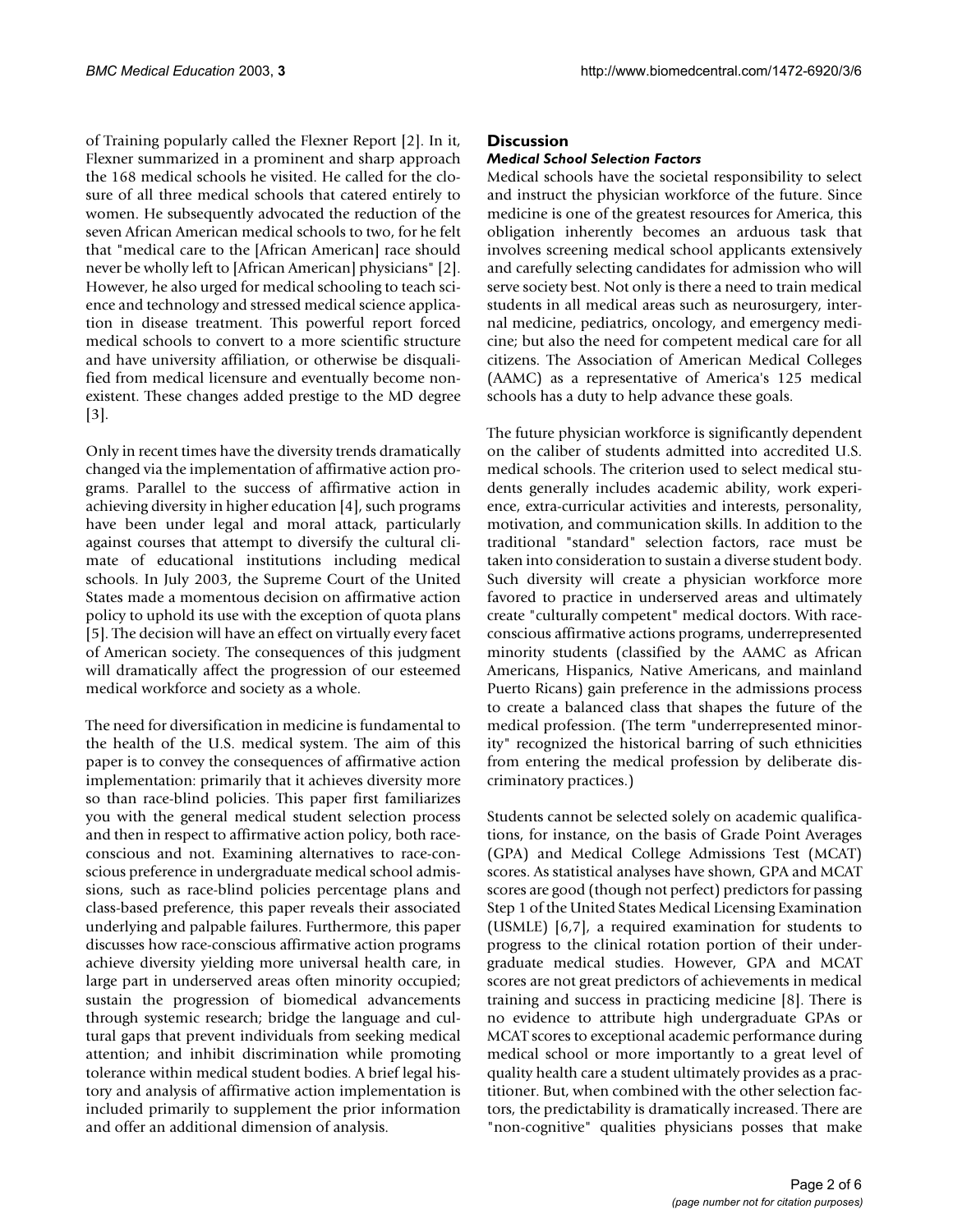them "great doctors". These characteristics are measures of competency and compassion, for example, the overall commitment to serve society's medically needy, integrity, truthfulness, and determination. Such admired attributes cannot be adequately assessed by GPA or MCAT performance [9]. Personal statements have been extensively used to evaluate applicant communications abilities, although hardships and obstacles encountered by applicants are often expressed in these documents and considered by evaluators in the admissions process.

Race-conscious programs allow for the factoring of societal or group-based adversity into medical school admission selection process. In addition, there is a pronounced need for diversification in the health care industry to meet the needs of underserved populations, to be more representative of increasing multiculturalism, and to accelerate the progress of biomedical research. There are an abundance of medical disparities on the basis of race and ethnicity that affect society as a whole. By continuing to implementing race-conscious affirmative action programs, these disparities will also continue to decrease [10].

## *Race-Blind Admissions Policy and Inherent Flaws*

Opponents of affirmative action argue that medical students should be selected without regard or even knowledge of their race or ethnicity. Such race-blind policy would give rise to a massive shift similar to the pre-civil rights age when segregation dominated. Cohen [11] performed a study that analyzed the 119 non-minority medical schools' admission data for 2001. He applied a known and accepted algorithm used on law-school admissions [12]. The algorithm mimicked a "numbers only" or admissions test based policy to measure the effects of abandoning race as a factor in law school admissions decisions. Cohen concluded that 70% fewer applicants would have been accepted under the scenario devoid of affirmative action. This would leave only 3% of all medical students with underrepresented minority status. Such a scenario will defeat the tremendous progress of diversification in medicine that the nation has laboriously strived to achieve.

Disadvantages in early education contribute to minorities' low test scores. Many educators believe a host of interconnected factors are responsible for such a disadvantage including poorly equipped schools (i.e. computers, activities, after school programs, test preparation), fewer competent instructors, stereotypically lowered expectations of teachers of minority students and minority students themselves, and the lack of domestic and social support [11]. Although low income level is an additional factor, minority students from middle-class families have been shown to have lower academic achievement as a measured by GPA and SAT scores than whites and Asians [13,14]. Such evidence of disparity between minority and non-minority groups reveal the immense social, educational, cultural, and economic forces still operating along racial lines in this country.

Legal restrictions on the use of affirmation action have created a public opinion that such programs are not necessary to reach diversity. Though such expectations are have decreased since the U.S. Supreme Court has held affirmative action constitutional [5], they have led to proposals of various non-race based policy to render the same or similar effects of affirmative action implementation (particularly, diversification). Seemingly attractive programs built on the basis of alternative markers, for instance, low-income area zip-codes, surmounting adversity, and disadvantaged family conditions [15,16], are forms of the affirmative action that attempt to achieve racial and ethnic diversity but bypass the use of race.

## *Percentage Plans*

Mainly as a response in states that have banned affirmative action programs, there has been a surge in the use of percentage plans in which fixed percentages of a high school's top graduates are guaranteed acceptance to a state institution of higher learning. As an alternative to affirmative action policy, percentage plans are simply a failing concept without simultaneous affirmative action programs for undergraduate admissions. The U.S. Commission on Civil Rights [17] comprehensively examined the use of such programs in California, Texas, and Florida undergraduate schools and found no improvement in diversity, and, in some cases, a decrease in African American and Hispanic enrollment. With respect to medical school admissions (and other graduate and professional programs), this policy simply cannot work. Firstly, undergraduate schools are not adequately diverse, secondly, percentage plans are not increasing diversity and, thirdly, the top graduating class does not necessarily represent the best physicians for the America's future healthcare workforce. Furthermore, the legal standing of percentage plans is being challenged on the same grounds as those used against affirmative action as well as unique claims of illegality [11,18].

# *Class-Based Preference*

The use of socioeconomic class preference in the medical school admissions is appealing on the surface because it would drastically lower the resentment stimulated by race-conscious affirmative action and would achieve a portion of the goals of race-conscious affirmative action implementation, for underrepresented minority applicants have significantly lower mean family incomes [19]. However, the two prevailing cons to class-based affirmative action are that the basis of affirmative action execu-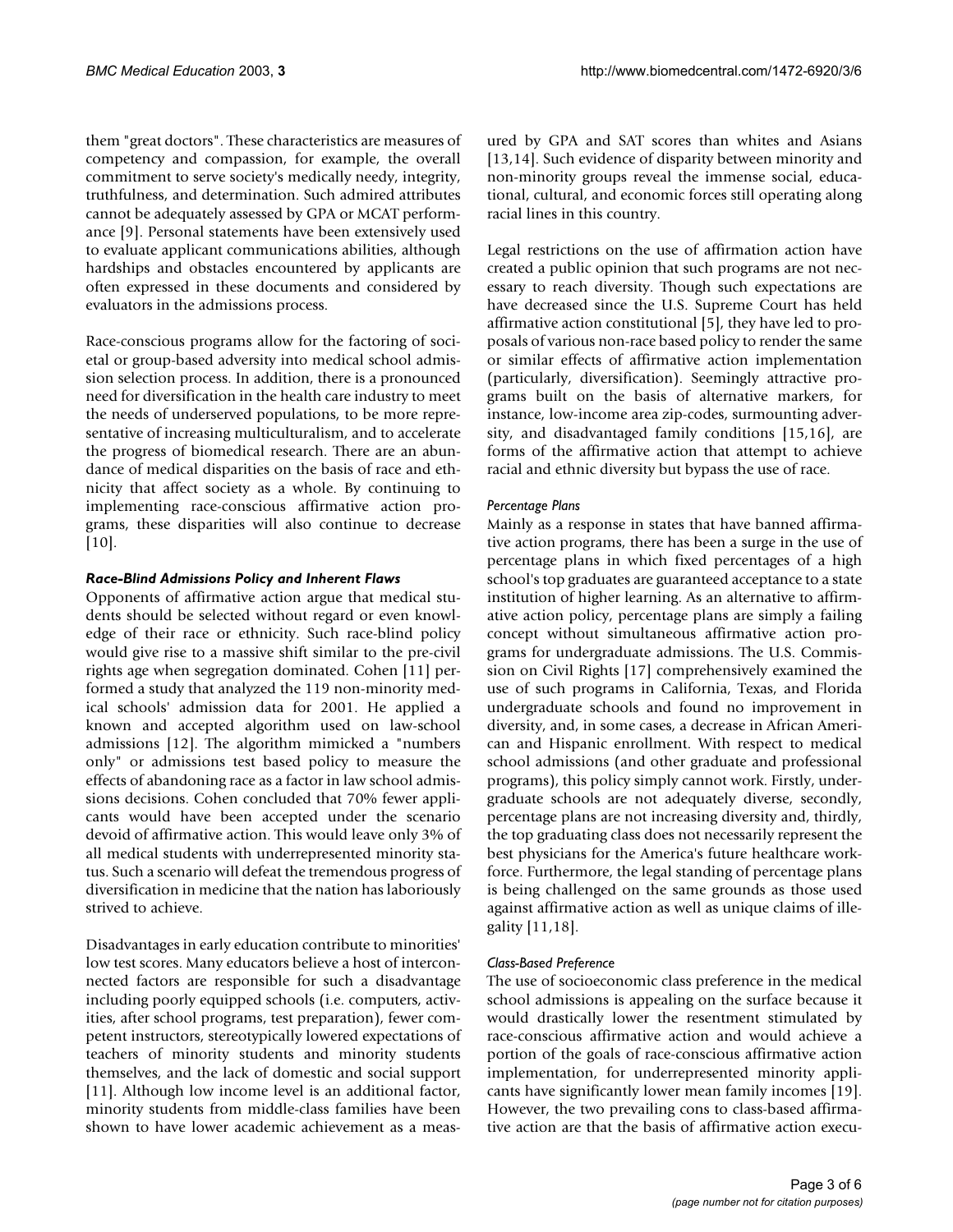tion was to interrupt the racial and ethnic discrimination and segregation, regardless of class, and, as mentioned previously, minority students from middle-class families have been shown to have greater academic disadvantage as measured by GPA and SAT scores than whites and Asians [13,14]. These disadvantages are not attributed to genetic factors [19–21], but are influenced by the early and consistent inequalities encountered in the educational field from kindergarten to higher education [22].

## *Affirmative Action Minimizes Medical Disparities*

## *Minority Practice in Underserved Areas*

Collectively, diversity in medical education provides enhanced access to health care for underserved populations. Many studies provide evidence that minority physicians are more likely than their non-minority colleagues to practice in underserved and often minority populations [4,10,23,24]. Despite the same insurance, income, and medical conditions, a congressionally commissioned report of the National Institutes of Medicine (NIH) [25] suggests that minorities are often left with fewer diagnostic tests, less sophisticated treatments, and ultimately inferior care. These intolerable racial disparities in medicine can be diminished by diversity of medical practitioners who treat underrepresented minorities, in addition to financial incentives for those who practice in such environments. Minority physicians are more likely to enter primary care specialties, work in underserved and disadvantaged areas, and provide health care to the medically indigent, irrespective of a patient's race or ethnicity, thereby reducing the racial and ethnic health disparities [10].

# *Biomedical Research Promoted by Minorities*

Congress has identified various medical disparities generally on the basis of race that plague our health care system and also acknowledge the contributions of minority medical professionals in combating them. Congress is eliminating the inequalities by allocating scholarship funds and creating programs aimed at disadvantaged and minority individuals in medical and scientific professions (i.e. the Minority Biomedical Research Support Program, one of the largest of its kind instituted by the NIH to increase minority researchers in the field of biomedical sciences). The NIH has even recognized that the momentum of the scientific progression depends upon diverse biomedical investigators [26].

The American research agenda is primarily promoted and investigated by individuals who feel and see the problems they wish to solve. Diversifying the medical (MD) and doctoral (PhD) student pool will only broaden the research foundation of our country, especially areas of public health, biosocial, and medical concerns. Such a workforce will be equipped with the tools necessary to

combat the various ailments our country faces, including racial discrimination.

# *Minority Patient Satisfaction*

Studies indicate that minority patients have greater unwillingness to accept physician recommendations or seek medical care than their white counterparts [25]. This predilection may be due to language and cultural barriers [27]; however, in the case of African Americans, a NIH study [25] states that racial preference in their providers may be attributed to the general disbelief in medical professionals that results from racial discrimination and segregated, and ultimately substandard, care for minorities. Though racial preference exists in minority populations for their medical providers, the notion that patients should always have physicians of their own race or that minority medical doctors can only deliver great care to minority patients is foolish. On the contrary, cultural competency should be promoted among all physicians. Consumer choice, especially when it leads to greater patient satisfaction and improved health care, is another reason for diversity and race-conscious programs in medical school admissions.

# *Classroom Diversity Is Favored*

Medical students at Harvard University and the University of California, San Francisco have shown support for affirmative action in admissions as measured by survey [28]. The students expressed that racial diversity enhances their medical education experience, ultimately improving their ability in practicing in an increasing multicultural society and patient body. In addition, the study shows that exposure to diversity contributes to greater tolerance and less discrimination and the ability to comprehend multiple perspectives. A textbook alone cannot adequately teach these vital principles to our physician workforce. Adequate representation among students and faculty is the only real option to successfully integrate such education into the medical school experience and produce "culturally competent" physicians. Also, as previously mentioned, racial preference of minority patients is likely due to language and cultural barriers, and classroom diversity will assistant in bridging the minority patient and physician relationship, irrespective of race or ethnicity, thereby shrinking medical disparities.

# *History and Legal Context of Affirmative Action*

The United State Constitution is by far not a color-blind document. Members of Congress were required to be "citizens" for numerous years and the President was required to be a natural born citizen or a citizen at the time of the Constitution's adoption. However, such seemingly fair requirements failed to include anyone other than whites, especially African Americans. The U.S. Supreme Court eventually expanded citizenship, first offering it to freed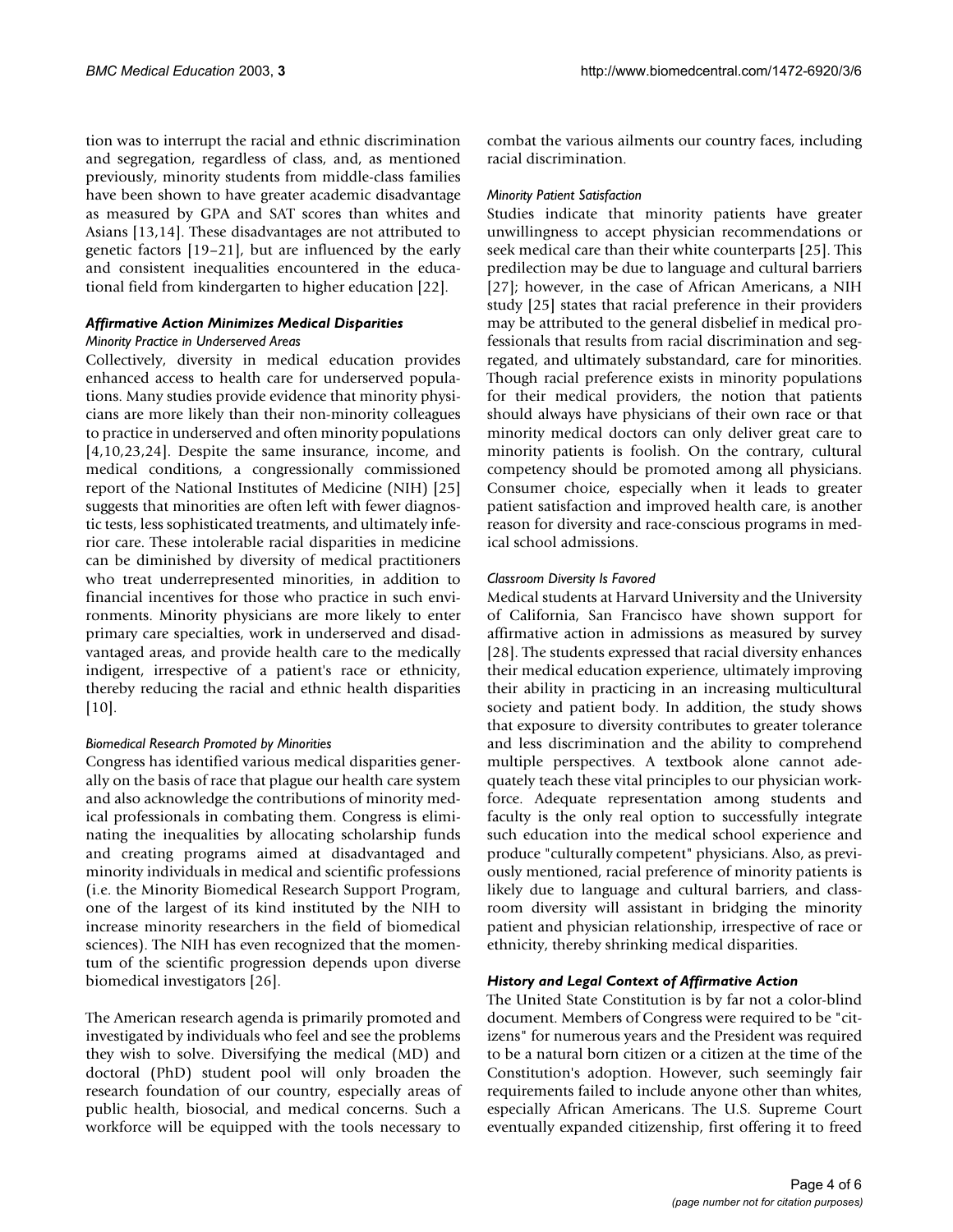slaves slightly breaking the color-barrier. The birth of affirmative action began with the Fourteenth Amendment. The Equal Protection Clause of the Fourteenth Amendment provides that "No State shall ... deny to any person ... the equal protection of the law" [29]. Justice Black noted that the Amendment was to protect African Americans from discrimination, particularly ex-slaves [30].

In 1963, President Kennedy introduced the term "affirmative action" in Executive Order 10,925, an order that stated discrimination on the basis of race, creed, color, or ethnicity was forbidden [31]. The Civil Rights Act of 1964 broadened the scope of protection to private employers and educational establishments who receive federal funding [32]. In 1965, President Lyndon Johnson expanded the extent of affirmative action in Executive Order 11,246 providing equal opportunity in federal employment [33]. Though initially for federal and private employment and educational institutions in receipt of federal aid, affirmative action eventually expanded to higher education admissions programs.

In the 1978 landmark case of The Regents of the University of California v. Bakke [34], the U.S. Supreme Court determined the UC Davis quota-based system was unconstitutional in a strongly divided decision. UC Davis rejected Allen Bakke from medical school admissions twice, though Bakke had higher average GPA and MCAT scores than a number of minority student admitted under a special admissions program. Bakke argued that the special admission policy violated the Equal Protection Clause of the Fourteenth Amendment. UC Davis appealed to the Supreme Court and marked the first time the U.S. Supreme Court considered affirmative action in higher education admissions. Justice Powell shaped a classic transitional decision that said that affirmative action plans pass strict scrutiny (and are constitutional) only when race would be a *factor* in the admissions process, and not the entire selection factor (i.e. quotas).

The most recent affirmative action case to reach Supreme Court decision was Grutter v. Bollinger [5], expected to impact all of higher education including medical schools. Petitioner Grutter explicitly claimed that the University of Michigan Law School's affirmative action policy violated her constitutional protections. The Supreme Court also accepted a companion case argued April 1st, 2003, Gratz v. Bollinger [35], involving undergraduate admissions but with the use of the quota system. Both Grutter and Gratz were denied admission to the University of Michigan Law School and College respectively, claiming they were unfairly rejected because of race-conscious affirmative action policies. But, the undergraduate case involved the university instituting a quota system providing an additional 20 out of a total 100 points to every single underrepresented minority applicant, equating to a full GPA point. As a "friend of the Court," Harvard University, UCLA, AAMC, Howard University, Carnegie Mellon, and many others filed *amici curiae* briefs in support of affirmative action programs, primarily stating the essential role of diversity in all higher education and society.

In July 2003, the U.S. Supreme Court ruled that the University of Michigan has a constitutional backing to institute race-conscious affirmative action where such preference is a "plus" or supplemental factor. But, the opinion for the undergraduate quota case (Gratz v. Bollinger) re-confirms Justice Powell's opinion in the Bakke case that said race-conscious admissions programs cannot "insulat [e] each category of applicants with certain desired qualifications from competition with all other applicants" [34]. Therefore, any institution cannot constitutionally implement a race-based quota system, but may pursue race-based preference in the admissions process if they have a compelling interest (i.e. to seek diversity).

# **Conclusion**

Evidently, the use of race-conscious programs by medical schools is currently the only method to successfully meet societal obligations through diversity. Certainly, we would enjoy a time when race is entirely irrelevant and an era where universal health care exists for all areas, eliminating the term "underserved populations" from reports. Similarly, we would enjoy the eradication of medical disparities where diagnosis and treatment depends not on the race or ethnicity of the patient, but the quality of the practicing physician. Though we have yet to see such a time, affirmative action implementation is a positive force moving our entire medical system closer to diversity. Hopefully, the U.S. Supreme Court will acknowledge that the affirmative action system is not entirely perfect but is the optimal choice in achieving the medical goals set forth by the AMA. The Hippocratic Oath medical doctors affirm to now as they did a thousand years ago pledges the competent practice for the "benefit of the sick" [36]. Affirmative action is merely a vehicle to achieve societal goals and notably benefit the patients.

The need for diversification in medicine is absolutely vital to the health of the U.S. medical system. Achieved through race-conscious affirmative action programs, diversity would yield more universal health care, especially in underserved areas often occupied by minority groups. Broadening the range of the medical student pool will sustain the progression of biomedical advancements through systemic research funded by the federal government. Importantly, a result of diversification would be to bridge the language and cultural gaps that prevent people from seeking medical attention, a "consumer choice"